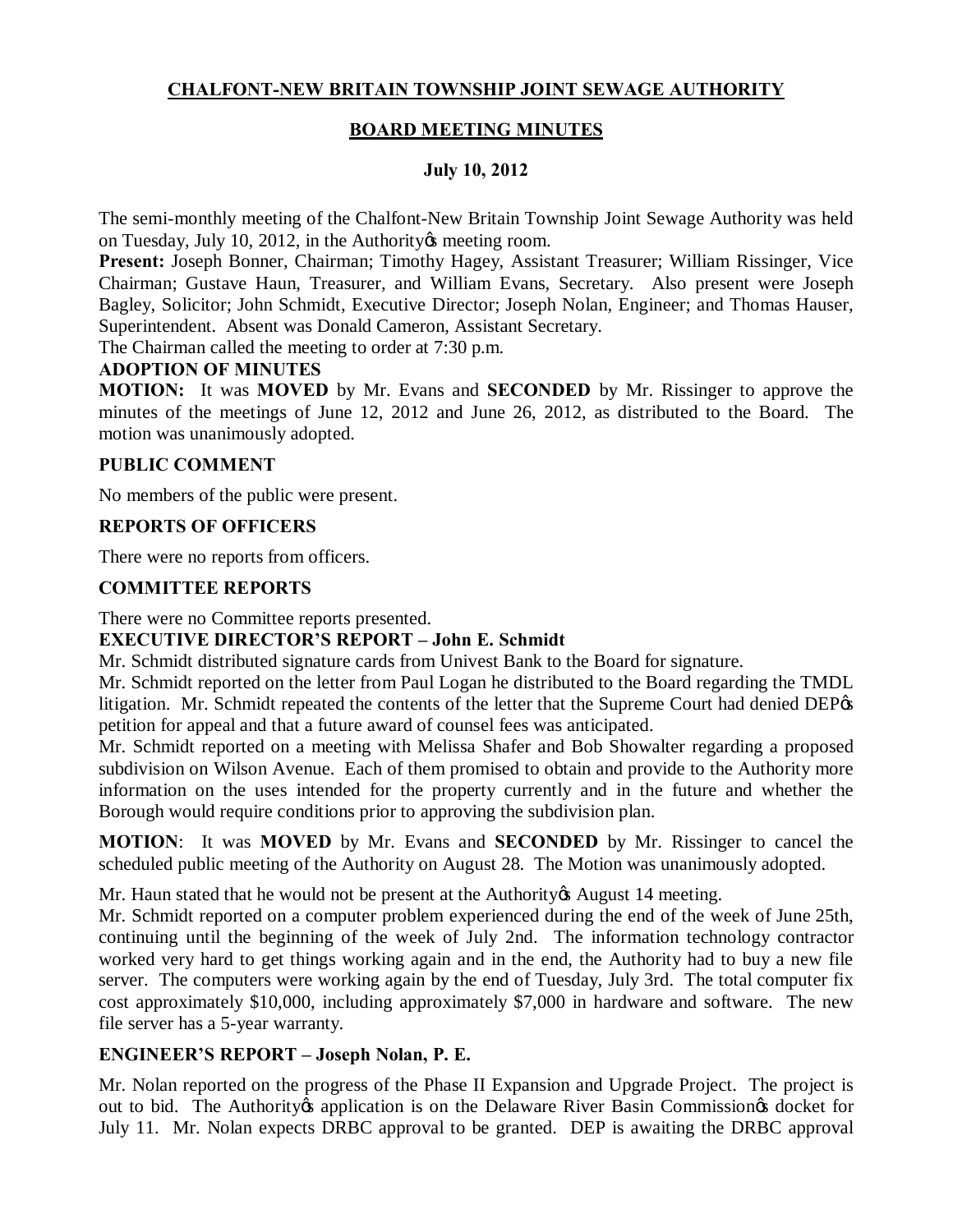before issuing a construction permit. The Authority has about 30 contractors with specifications for the bid. Mr. Nolan reported that he has received many requests from contractors to extend the bid due to the complexity of the project. Mr. Nolan recommended that more time be provided to the potential bidders because it will likely result in more accurate pricing.

**MOTION**: It was **MOVED** by Mr. Evans and **SECONDED** by Mr. Rissinger to authorize CKS to issue an addendum to extend the bidding for the Phase II Upgrade and Expansion Project by 2 weeks. The Motion was unanimously adopted.

Mr. Nolan reported that he received the final estimate from the contractor for the elimination of Pump Stations Nos. 1 and 5 Project. The final pay estimate amounts to \$9,688.60. This final estimate signifies that the project is completed.

Mr. Nolan presented Requisition No. 115 for Capital Expenditures in the amount of \$26,717.40 including a variety of items such as the contractor of final estimate and the computer upgrades and repairs referenced earlier in the meeting. Mr. Nolan recommended approval.

**MOTION:** It was **MOVED** by Mr. Rissinger and **SECONDED** by Mr. Haun to approve Requisition No. 115 for Capital Expenditures in the amount of \$26,717.40. The Motion was unanimously adopted.

Mr. Nolan next presented Requisition No. 158 for Capital Improvements in the amount of \$45,634.76 and he recommended approval.

**MOTION:** It was **MOVED** by Mr. Haun and **SECONDED** by Mr. Rissinger to approve Requisition No. 158 for Capital Improvements in the amount of \$45,634.76. The Motion was unanimously adopted.

Mr. Nolan reported that the Silo Project had been readvertised for bids. The same 2 bidders from the prior bid of the project were included on the list of potential bidders reviewed by Mr. Nolan. The bids will be opened on Tuesday, July 17. Mr. Nolan hopes to be able to award the contract on July 24.

# **SOLICITOR'S REPORT – Joseph M. Bagley, Esquire**

Mr. Bagley reported that following negotiations between he and the attorney for the developer, a final Developer ts Agreement had been worked out and signed by New Britain Multi-Family Development, L.P. In addition, checks from the developer had been received for the professional expense escrow, the public improvement escrow and the full amount of the tapping fees. Mr. Bagley recommended acceptance of the Developer & Agreement for the Madison Apartment Complex.

**MOTION**: It was **MOVED** by Mr. Hagey and **SECONDED** by Mr. Rissinger to accept the Developer & Agreement with New Britain Multi-Family Development, L.P. for Corporate Center Lot 5 in New Britain Township. The Motion was unanimously adopted.

Mr. Bagley also reported on his contact with the Doylestown Township Solicitor in regards to the bike trail and the permit fees for the Authority to upcoming Phase II Upgrade and Expansion Project. The Board recessed into Executive Session at approximately 8:00 p.m. to discuss the acquisition of real estate. The Board returned to its Regular Session at approximately 8:06 p.m.

## **TREASURER'S REPORT – Gustave Haun, Treasurer**

Mr. Haun reviewed the General Operating Expenses, the Capital Expenditures, the Capital Improvements previously approved and the Capital Improvements associated with a loan also known as Fund 3 in the amount of \$22,042.82 resulting in total expenditures for the month of \$279,231.57. Mr. Haun recommended approval to pay the bills.

**MOTION**: It was **MOVED** by Mr. Rissinger and **SECONDED** by Mr. Hagey to approve payment of the total expenditures for the month amounting to \$279,231.57. The Motion was unanimously adopted.